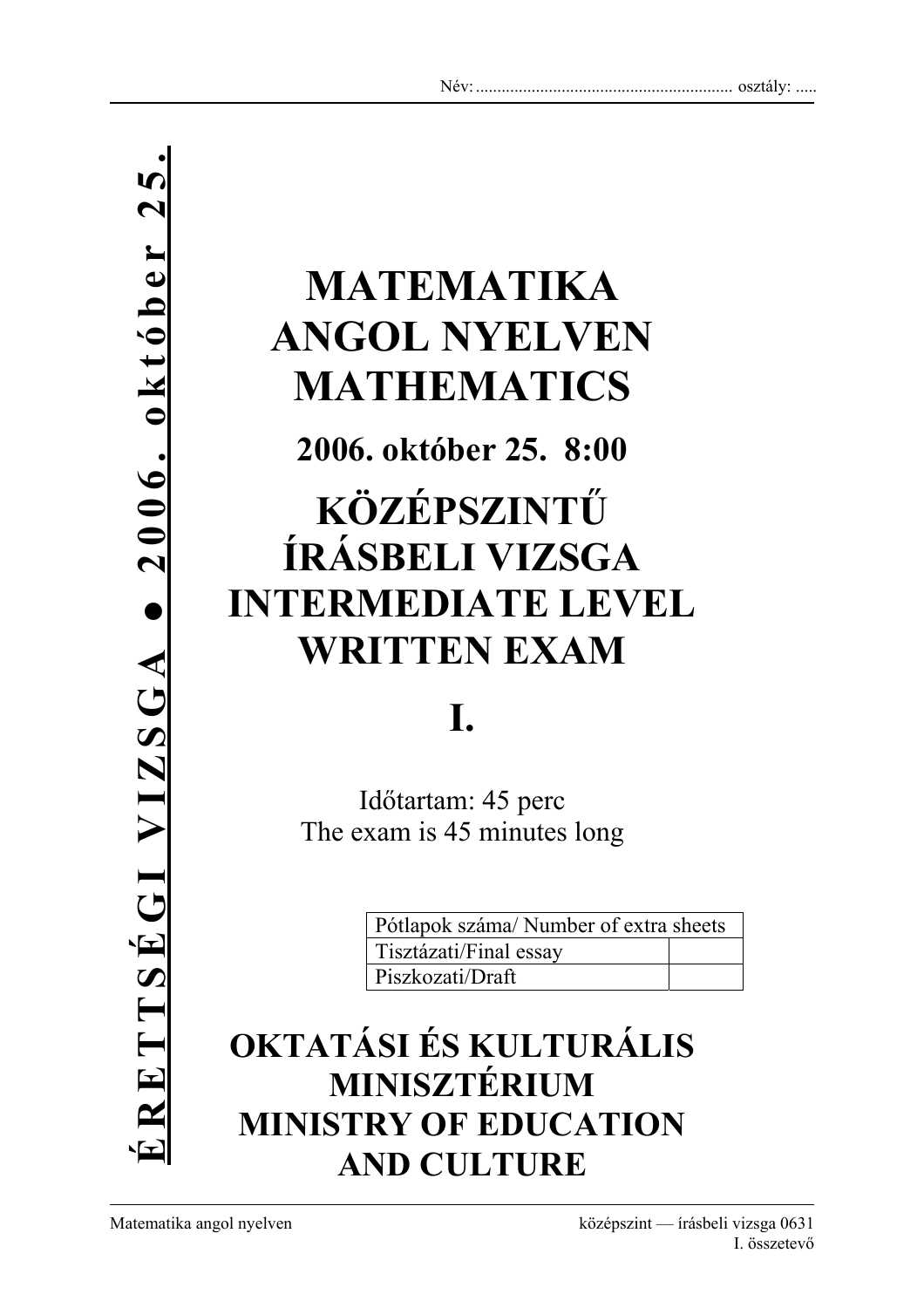### **Important information**

1. The exam is 45 minutes long, after that you should stop working.

2. You may work on the problems in arbitrary order.

3. You may work with any calculator as long as it is not capable of storing and displaying textual information and you may also consult any type of four digit mathematical table. The use of any other kind of electronic device or written source is forbidden.

4. **The answer for a question should be entered into the corresponding frame**, the solution should be written down only if the question asks you to do so.

5. You are supposed to work in pen; diagrams, however, may also be drawn in pencil. Anything written in pencil outside the diagrams cannot be evaluated by the examiner. Any solution or some part of a solution that is crossed out will not be marked.

6. There is only one solution for every question that will be marked. If you attempt a question more than once then you should clearly indicate the one to be marked.

7. Please, leave the **rectangular shaded areas blank**.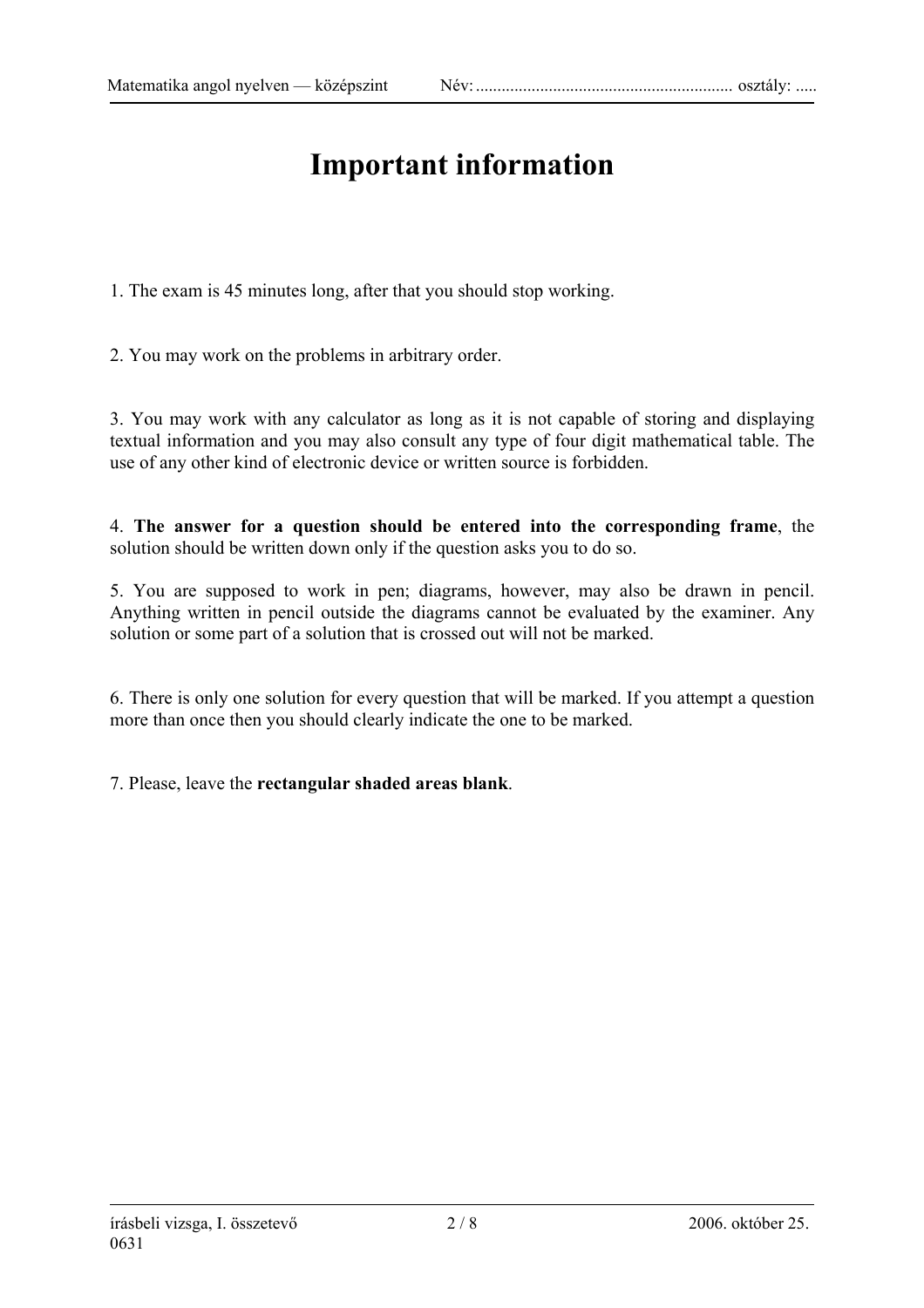**1.** List the elements of the set *H* if  $H = \{two-digit square numbers\}$ .

| $H = \frac{1}{2}$ | 2 points |  |
|-------------------|----------|--|
|                   |          |  |

2. Find the coordinates of the intersection of the line  $5x - 3y = 2$  and the *y*-axis!

| The intersection point is : | 2 points |  |
|-----------------------------|----------|--|
|-----------------------------|----------|--|

**3.** There were six classes enrolling a soccer team in the school tournament in October. How many matches will be played if any two teams will be playing against each other and the return matches will also be played?

| The number of matches to be |          |  |
|-----------------------------|----------|--|
| played is:                  | 3 points |  |
|                             |          |  |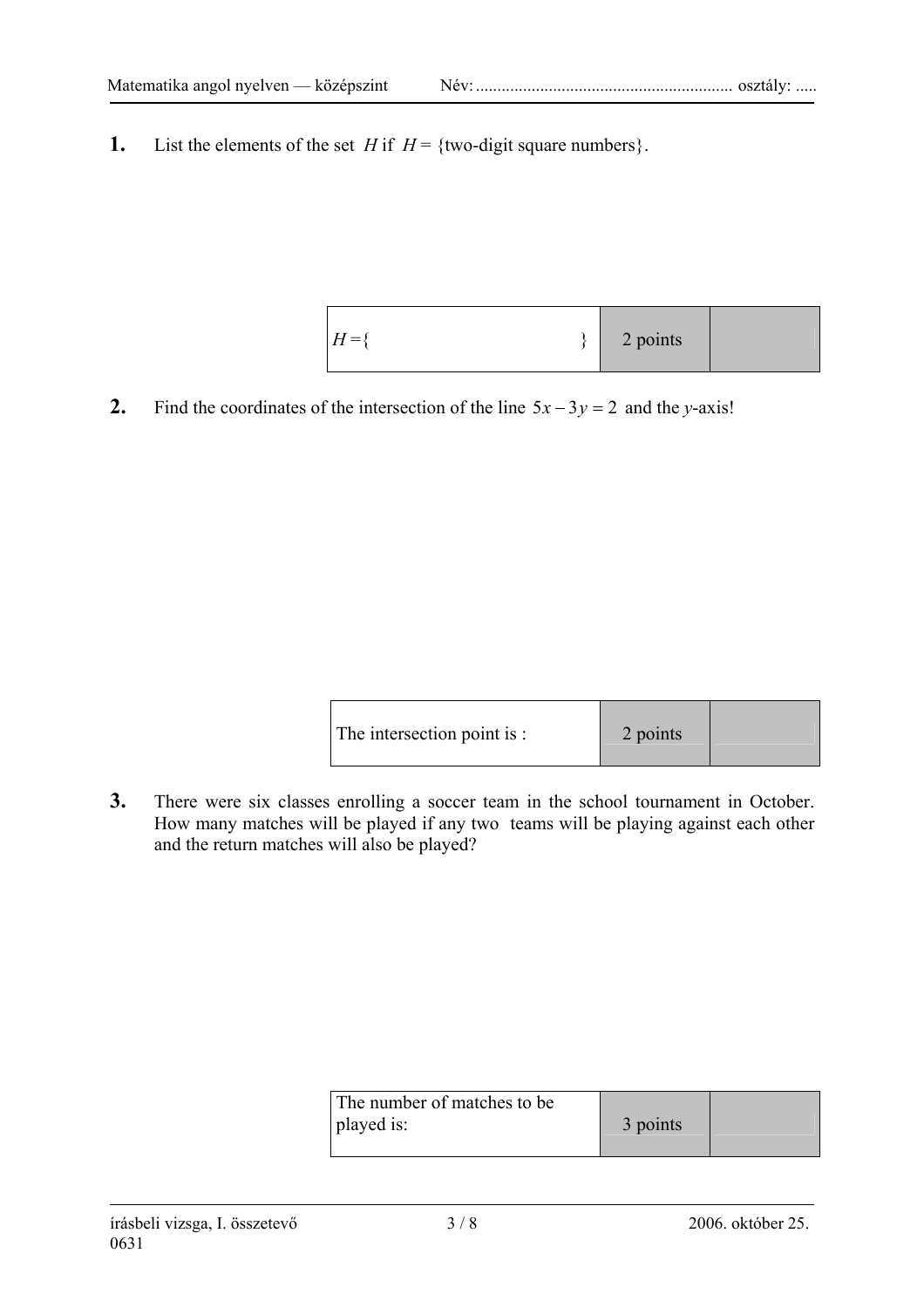**4.** The outdoor temperature was measured on five occasions on a certain day in March. The mean of the measured data is  $1 \degree C$ , and their median is  $0 \degree C$ . List five possible values of temperature!

| A possible data-set (in $^{\circ}$ C) is: | 4 points |  |
|-------------------------------------------|----------|--|
|-------------------------------------------|----------|--|

**5.** Find, in a circle of unit radius, the length of the arc whose central angle is equal to 270°.

| The length of the arc is: | 2 points |  |
|---------------------------|----------|--|
|---------------------------|----------|--|

**6.** Three-digit numbers are composed using the digits 0, 5 and 7. Write down those of them that are divisible by five and composed of different digits.

| The numbers are: | 2 points |  |
|------------------|----------|--|
|------------------|----------|--|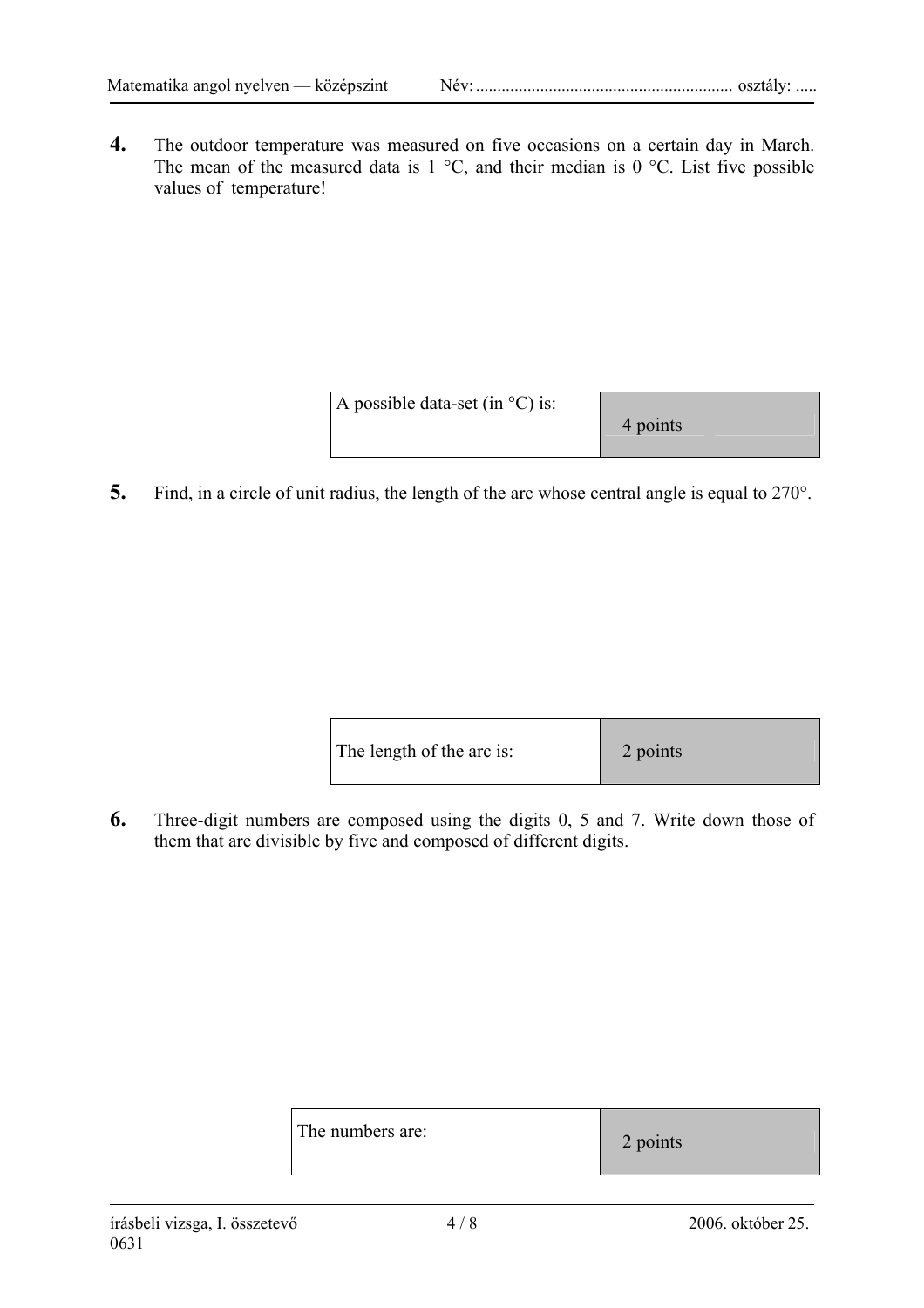**7.** The lengths of the edges, starting from a vertex of a cuboid are *a*, *a* and *b*, respectively. Express, in terms of these distances, the length of the space diagonal starting from this vertex.

| The length of the space diagonal is: | 3 points |  |
|--------------------------------------|----------|--|
|--------------------------------------|----------|--|

- **8.** A 1-forint coin is flipped twice in a row and the results are recorded. There are three possible events that can happen:
	- event *A*: two heads are recorded;
	- event *B*: one head and one tail is recorded;
	- event *C*: two tails are recorded.

What is the probability that event *B* occurs?

| The probability of event $B$ is: | 2 points |
|----------------------------------|----------|
|----------------------------------|----------|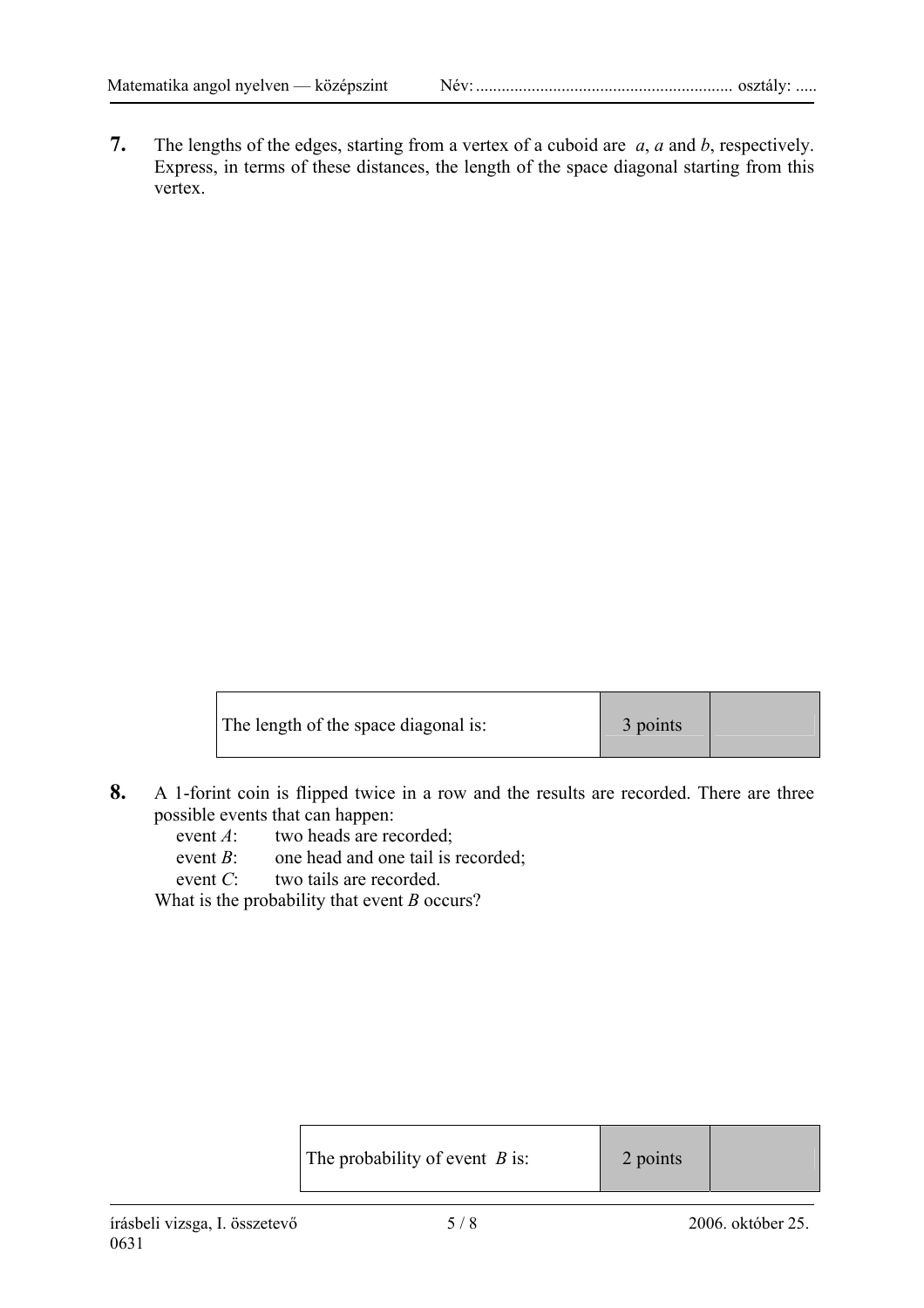|--|--|

**9.** There are 518 students altogether, attending a certain school. These students form the set *A*. The set *B* consists of the 27 students of the class 12. c of the school. What is the cardinality of the set  $A \cap B$ ?

| The cardinality of $A \cap B$ is: | 2 points |  |
|-----------------------------------|----------|--|
|-----------------------------------|----------|--|

**10.** The lengths of the diagonals of a rhomb are 12 and 20, respectively. Calculate the scalar product of the diagonal vectors. Justify your answer!

|                                     | 1 point  |  |
|-------------------------------------|----------|--|
| The value of the scalar product is: | 2 points |  |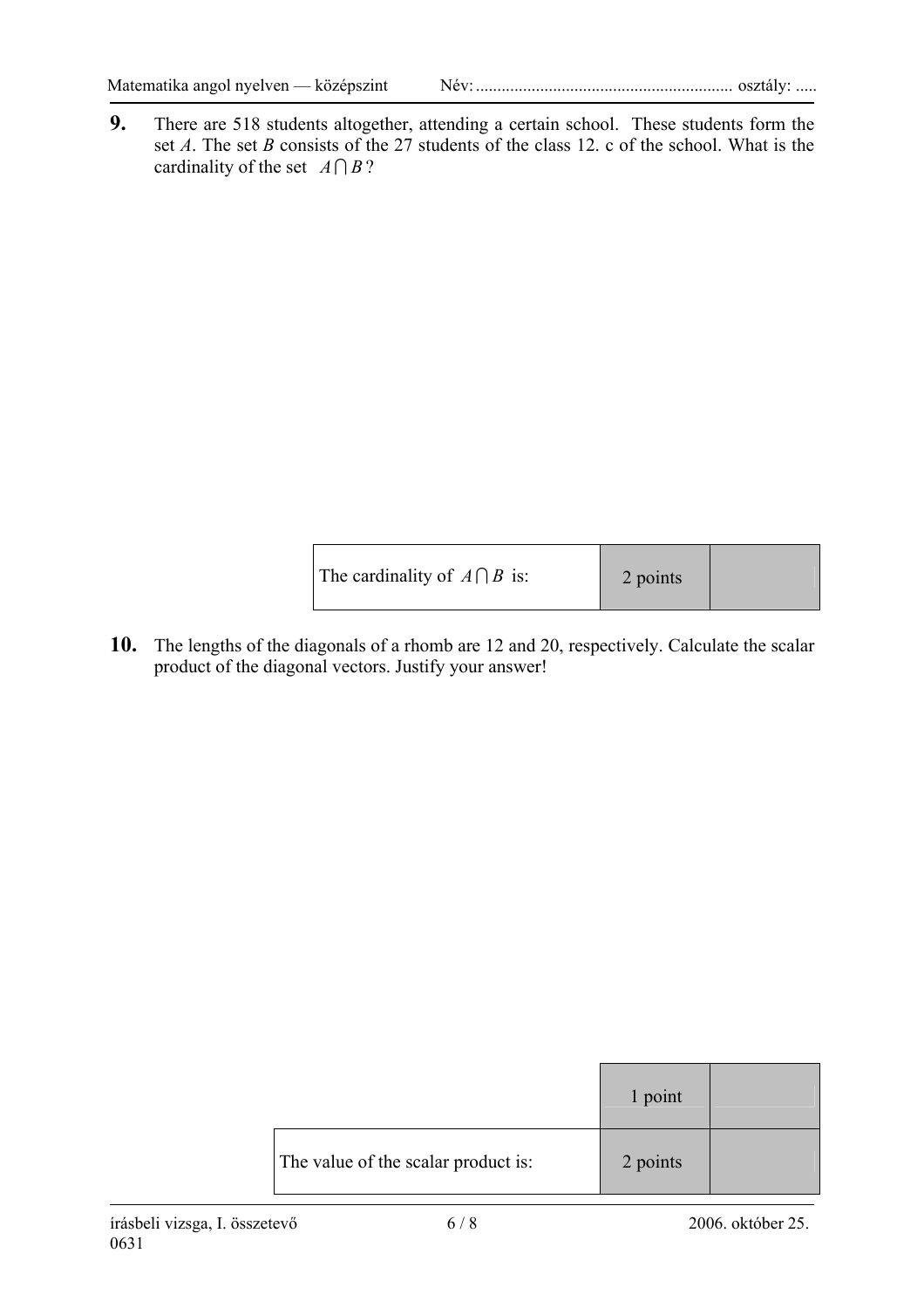#### **11.** Decide if the statement *B* below is true or false!

 *B: If two opposite angles of a quadrilateral are both right angles then the quadrilateral is a rectangle.* 

 Write down the converse of the statement (*C*). Is the statement *C* true or false?

| The logical value of $B$ is: | 1 point |  |
|------------------------------|---------|--|
| The statement $C$ is:        | 1 point |  |
| The logical value of $C$ is: | 1 point |  |

**12.** There are seven kind of fruit sold at a fruitstand in the market. Kate buys here three kind of fruit, 1 kg of each. How many ways are there for Kate to make her choice? (You should enter the result as a number).

| The number of ways is: | 2 points |  |
|------------------------|----------|--|
|------------------------|----------|--|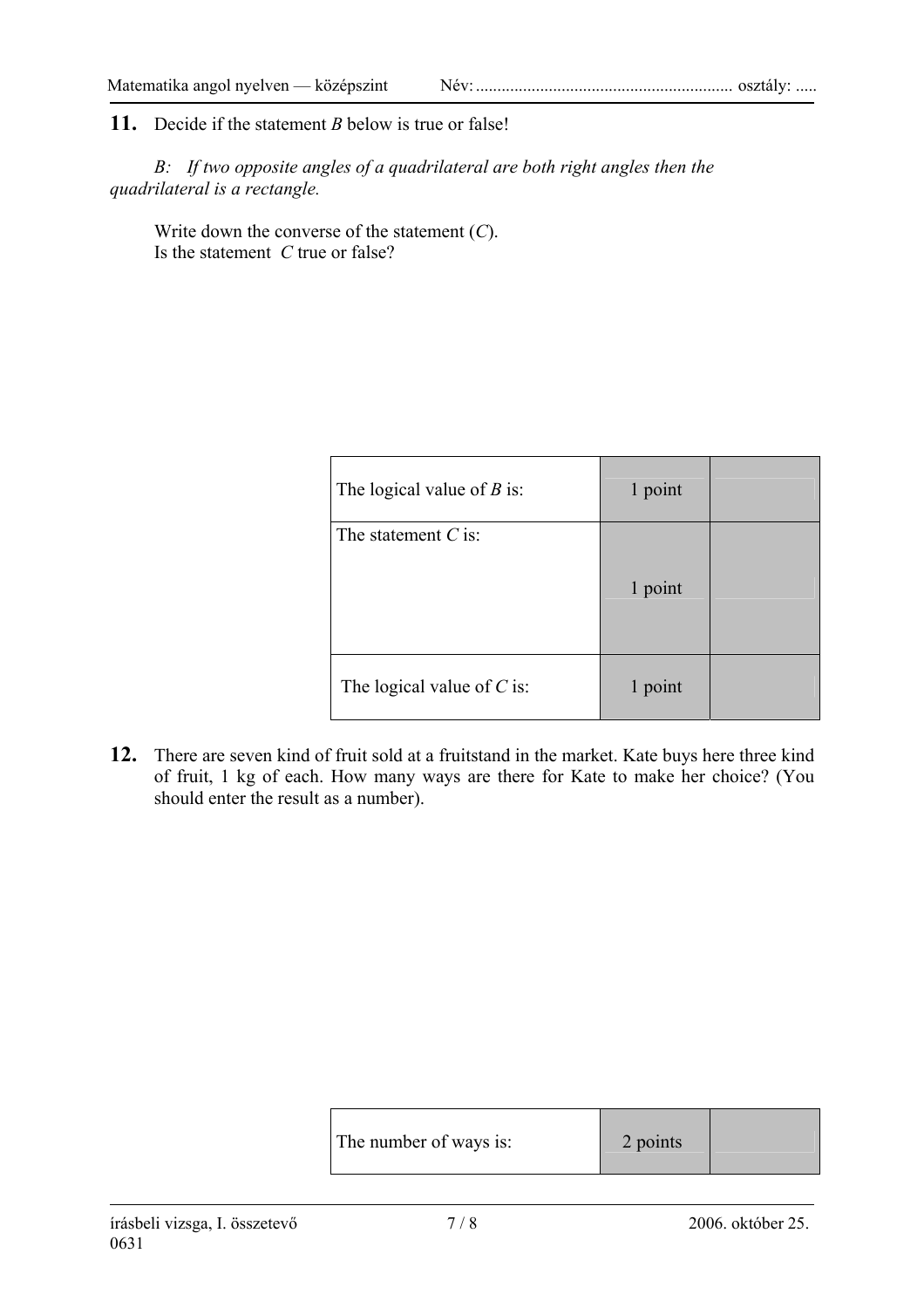|         |              | maximal        | score |
|---------|--------------|----------------|-------|
|         |              | score          |       |
|         | problem 1.   | 2              |       |
|         | problem 2.   | $\overline{2}$ |       |
|         | problem 3.   | 3              |       |
|         | problem 4.   | 4              |       |
|         | problem 5.   | $\overline{2}$ |       |
| Part I. | problem 6.   | 2              |       |
|         | problem 7.   | 3              |       |
|         | problem 8.   | 2              |       |
|         | problem 9.   | $\overline{2}$ |       |
|         | problem 10.  | 3              |       |
|         | problem 11.  | 3              |       |
|         | problem 12.  | 2              |       |
|         | <b>TOTAL</b> | 30             |       |

 $\mathcal{L}_\mathcal{L} = \{ \mathcal{L}_\mathcal{L} = \{ \mathcal{L}_\mathcal{L} = \{ \mathcal{L}_\mathcal{L} = \{ \mathcal{L}_\mathcal{L} = \{ \mathcal{L}_\mathcal{L} = \{ \mathcal{L}_\mathcal{L} = \{ \mathcal{L}_\mathcal{L} = \{ \mathcal{L}_\mathcal{L} = \{ \mathcal{L}_\mathcal{L} = \{ \mathcal{L}_\mathcal{L} = \{ \mathcal{L}_\mathcal{L} = \{ \mathcal{L}_\mathcal{L} = \{ \mathcal{L}_\mathcal{L} = \{ \mathcal{L}_\mathcal{$ 

date examiner

|                 | Pontszáma/score   pontszám/score | programba<br>beírt<br>written in the<br>programme |
|-----------------|----------------------------------|---------------------------------------------------|
| I. rész/Part I. |                                  |                                                   |

Dátum/date

javító tanár/examiner Jegyző/registrar

Megjegyzések:

1. Ha a vizsgázó a II. írásbeli összetevő megoldását elkezdte, akkor ez a táblázat és az aláírási rész üresen marad!

2. Ha a vizsga az I. összetevő teljesítése közben megszakad, illetve nem folytatódik a II. összetevővel, akkor ez a táblázat és az aláírási rész kitöltendő!

Remarks:

1. If the candidate started working on Part II., this table and the signature area should be left blank. 2. If the examination is stopped while the candidate is working on Part I. or it is not continued with Part II, this table and the signature area should be completed.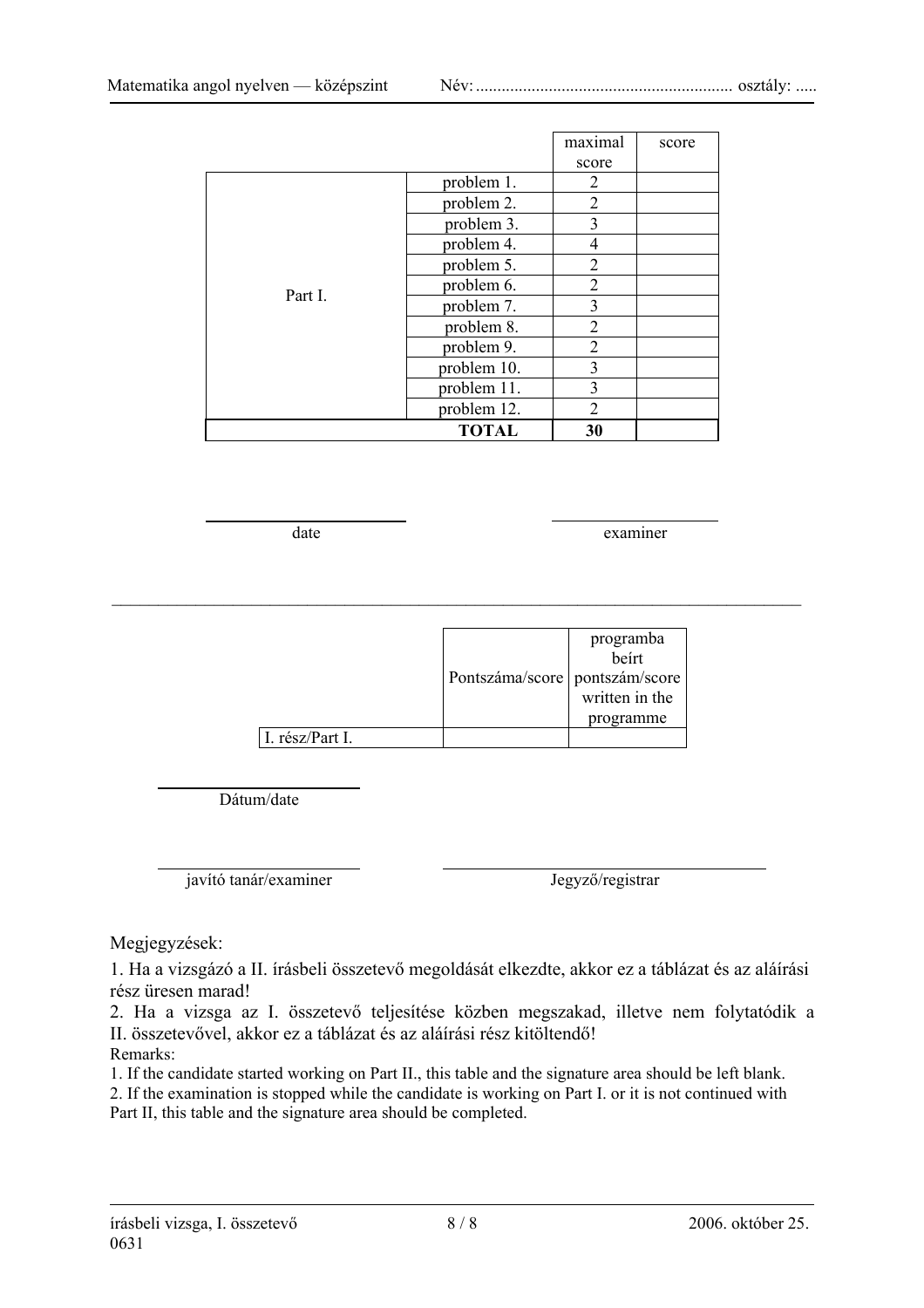# **MATEMATIKA ANGOL NYELVEN MATHEMATICS 2006. október 25. 8:00 KÖZÉPSZINTŰ ÍRÁSBELI VIZSGA INTERMEDIATE LEVEL WRITTEN EXAM**

# **II.**

Időtartam: 135 perc The exam is 135 minutes long

| Pótlapok száma/Number of extra sheets |  |  |
|---------------------------------------|--|--|
| Tisztázati/Final essays               |  |  |
| Piszkozati/Drafts                     |  |  |

### **OKTATÁSI ÉS KULTURÁLIS MINISZTÉRIUM MINISTRY OF EDUCATION AND CULTURE**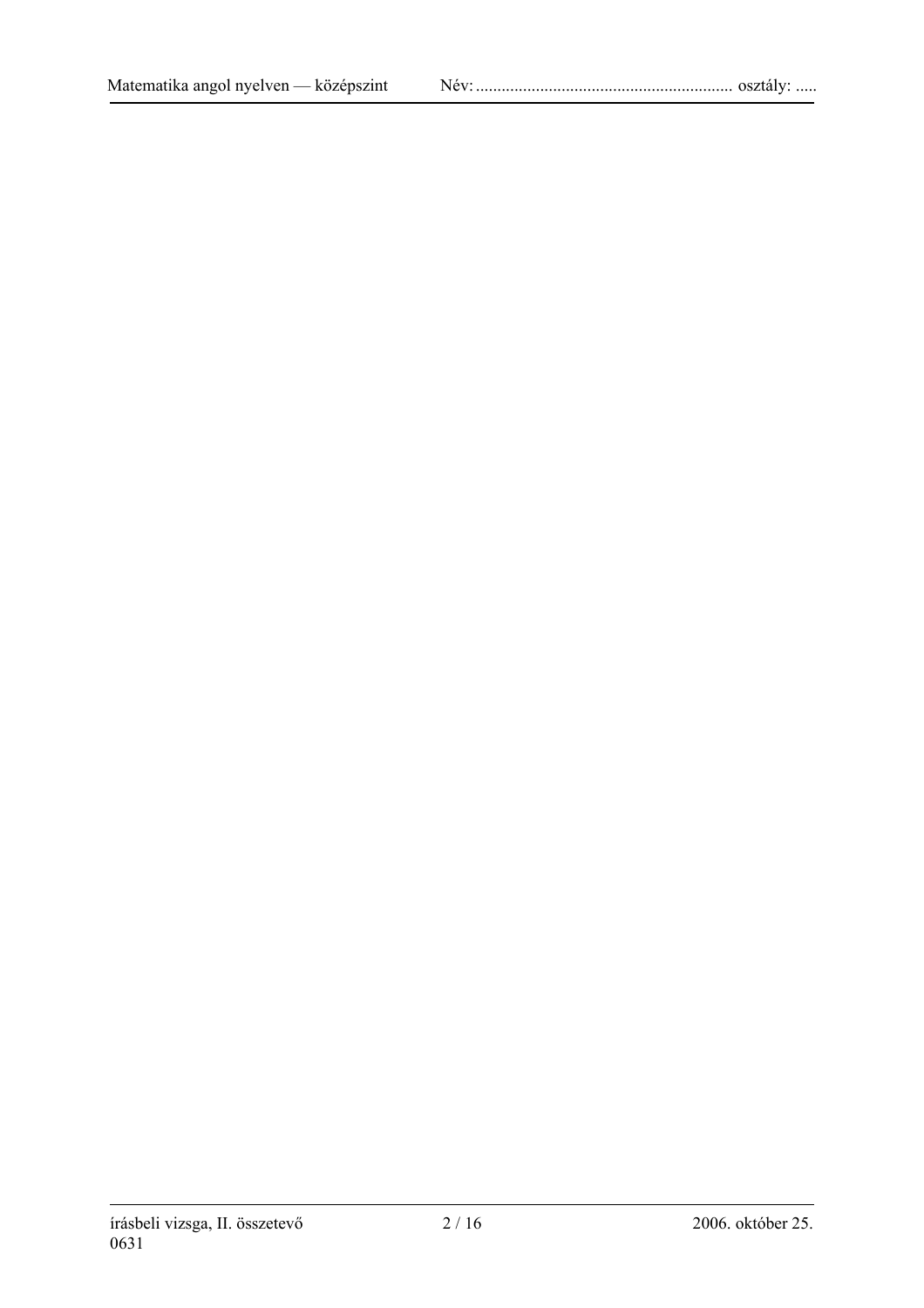### **Important information**

1.The exam is 135 minutes long, after that you should stop working.

2. You may attempt the questions in arbitrary order.

3. You are supposed to answer two out of the three questions in part **B**. **Please remember to enter the number of the question you have not attempted into the empty square below before finishing your paper.** Should there *arise any ambiguity* for the examiner as for which question should not be marked, it is question no. 18 that will not going to be assessed.



4. You may work with any calculator as long as it is not capable of storing and displaying textual information and you may also consult any type of four digit mathematical table. The use of any other kind of electronic device or written source is forbidden.

#### 5. **Remember to show your reasoning, because a major part of the score is given for this component of your work.**

#### 6. **Remember to show your working, including substantial calculations**.

7. When you refer to a theorem that has been covered at school and has a common name (e.g. Pithagoras' theorem, sine rule, etc.) you are not expected be state it meticulously; it is usually sufficient to put the name of the theorem. *However, you should briefly explain, why and how it can be applied.* 

8. Remember to answer each question (i.e. communicating the result) also in textual form.

9. You are supposed to work in pen; diagrams, however, may also be drawn in pencil. Anything written in pencil outside the diagrams cannot be evaluated by the examiner. Any solution or some part of a solution that is crossed out will not be marked.

10. There is only one solution will be marked for every question. If you attempt a question more than once then you should **clearly indicate** the one to be marked.

#### 11. Please, **do not write anything in the shaded rectangular areas**.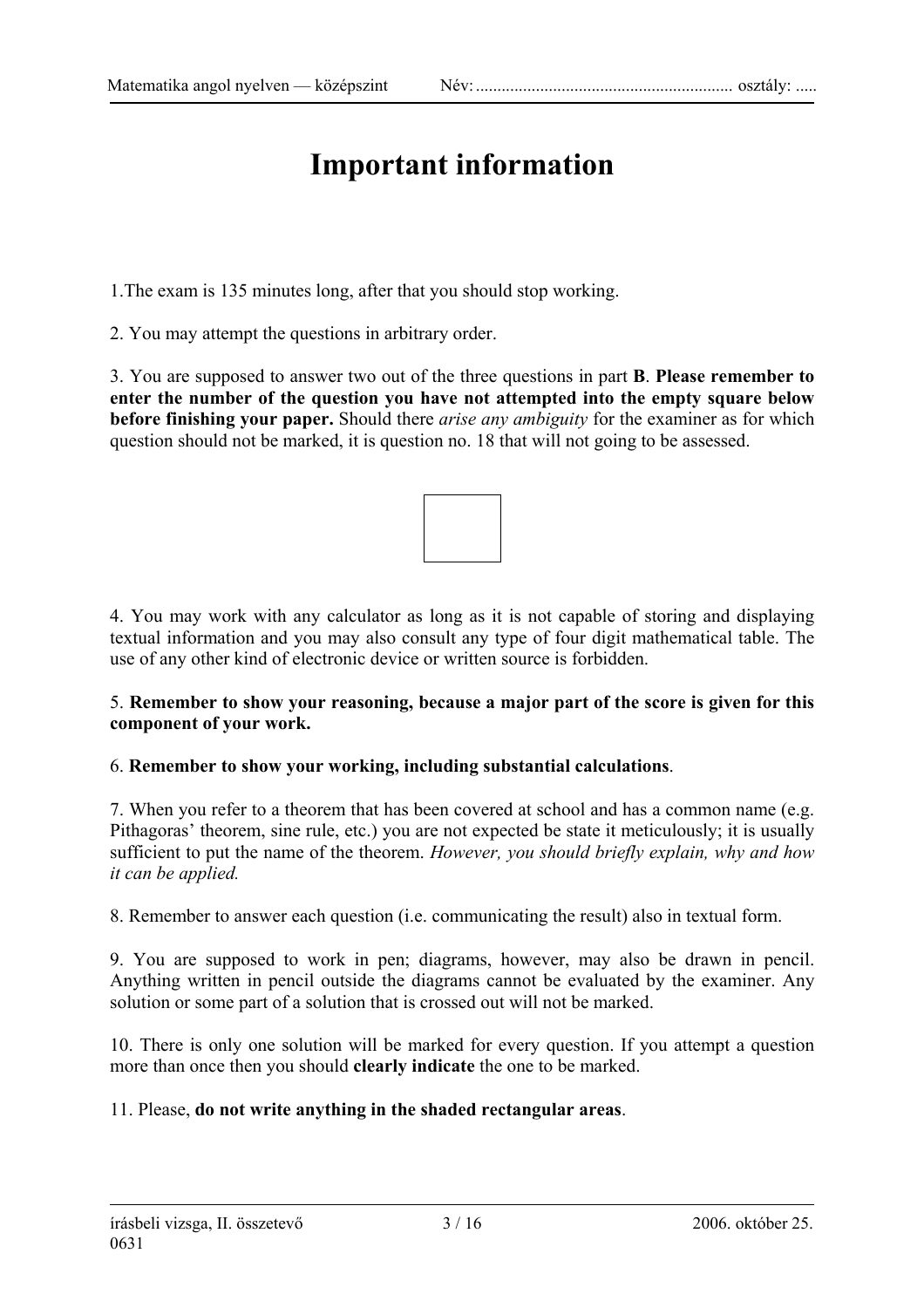#### **A**

#### **13.**

- **a)** Sketch the diagram of the function whose domain is [-2; 4] and is defined by the mapping  $x \rightarrow (x-1,5)^2 + 0,75$ .
- **b)** Find the minimum value of the above function and also the value where this minimum is attained.
- **c)** Solve the equation  $\sqrt{x^2 3x + 3} = 1 2x$  on the set of real numbers.

| a)     | 2 points  |  |
|--------|-----------|--|
| b)     | 2 points  |  |
| c)     | 8 points  |  |
| $T$ .: | 12 points |  |

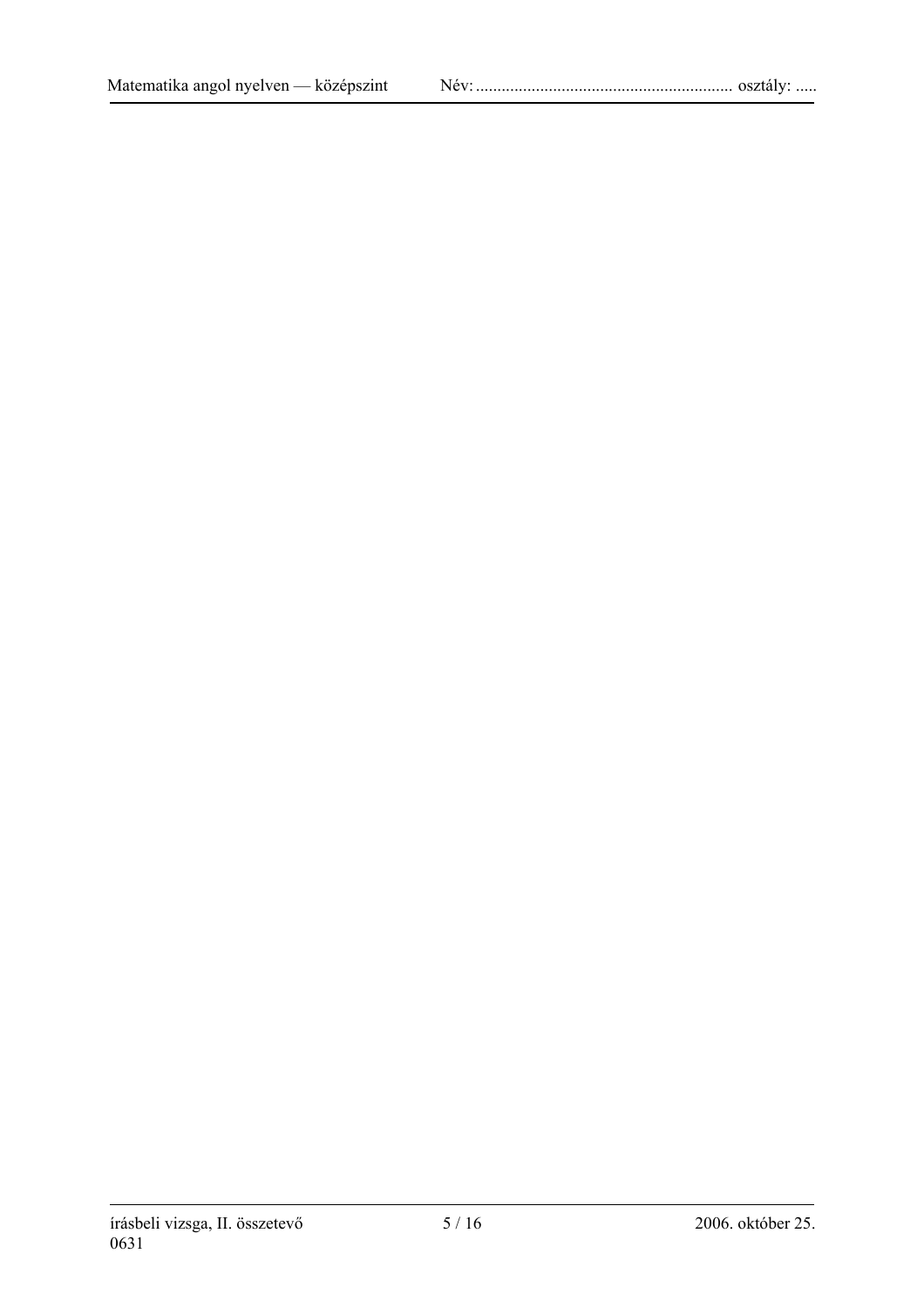14. There were eight students competing in the final round of a competition. They were given three problems to be solved. The maximum score for the first problem was 40 points, that for the second one was 50 points, and for the third one it was 60 points. The following table contains the scores of the contestants for each problem, respectively.

| No. of<br>contestant | I. | II. | III. | Total score | Achievement<br>1n |
|----------------------|----|-----|------|-------------|-------------------|
|                      |    |     |      |             | percentage        |
| 1.                   | 28 | 16  | 40   |             |                   |
| 2.                   | 31 | 35  | 44   |             |                   |
| 3.                   | 32 | 28  | 56   |             |                   |
| 4.                   | 40 | 42  | 49   |             |                   |
| 5.                   | 35 | 48  | 52   |             |                   |
| 6.                   | 12 | 30  | 28   |             |                   |
| 7.                   | 29 | 32  | 45   |             |                   |
| 8.                   | 40 | 48  | 41   |             |                   |

**a)** Complete the table. The achievement percentages should be rounded to the nearest integer.

Which contestant has won the competition, who was the second and the third?

- **b)** One paper is selected randomly from those written by the eight contestans. What is the probability that its percentage score exceeds 75% ?
- **c)** Another student, being ill, could not participate in the finals. She got the paper the day after and solved the problems. Comparing her achievement to that of the eight contestants she found that her score for the first problem was equal to the median score of the contestants for the first problem (rounded to the nearest integer); her score for the second question was equal to the arithmetic mean of the scores of the eight contestants for the second question (also rounded to the nearest integer); finally, she got 90% of the scores for the third problem.

 What was the total score of this student. How would she have been ranked in the contest, based on her achievement?

| a)           | 5 points  |  |
|--------------|-----------|--|
| $\mathbf{b}$ | 2 points  |  |
| c)           | 5 points  |  |
| <b>T.:</b>   | 12 points |  |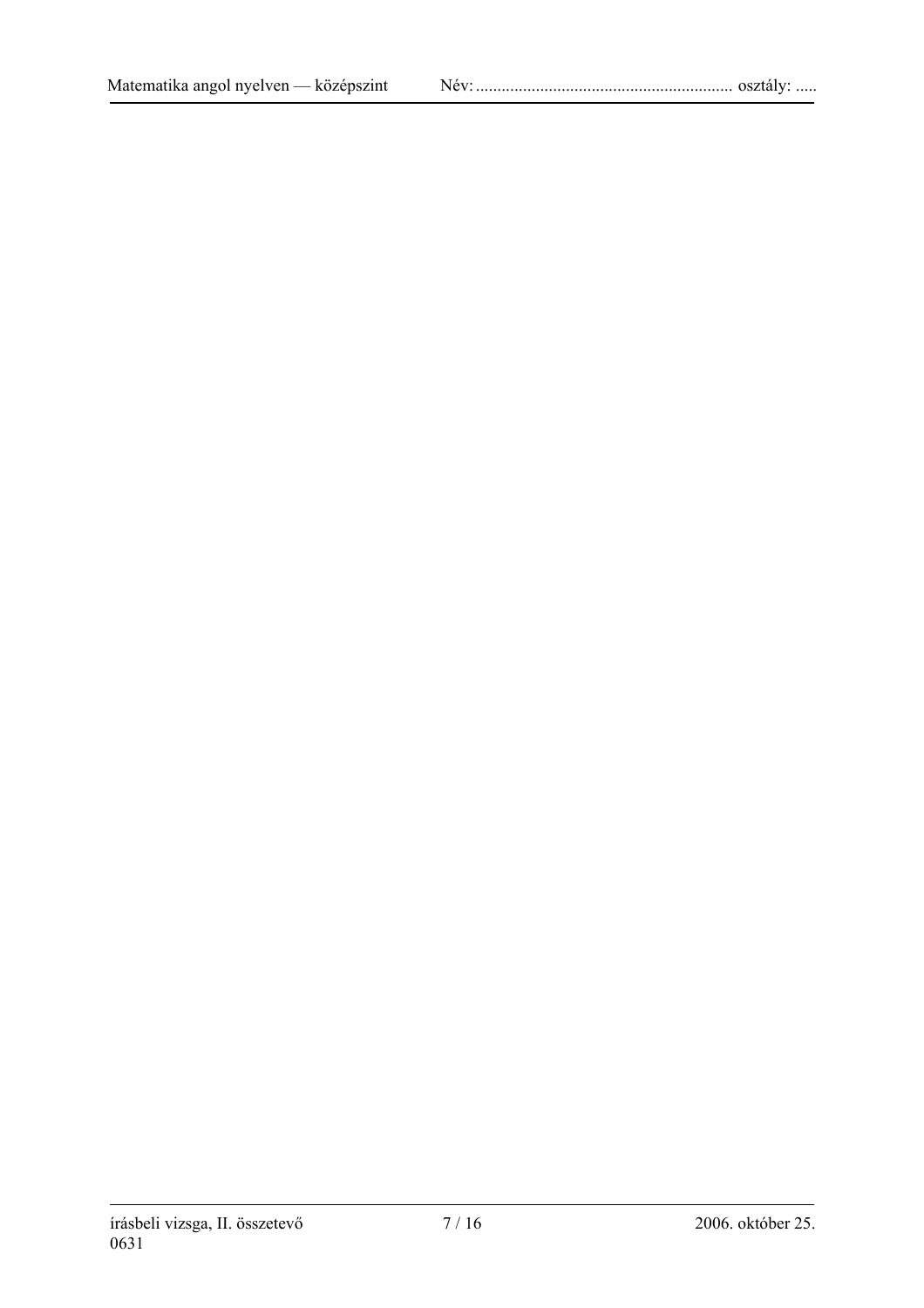- **15.** There are three kind of trees (pines, oaks and planes) grown in three rectangular plots in a forestry. There are 4 less rows in the plot of the oak-trees than in the plot of the pinetrees and there are 5 less trees in each oak-row than the number of trees in a row of the plot of the pine-trees. The total number of oak trees is 360 less than that of the pinetrees. When planting the plane-trees, the number of rows was increased by 3 and the number of trees per row was increased by 2, both with respect to the pine-trees. Hence there were planted 228 more plane-trees than pine-trees.
	- **a)** How many rows are there in the plot of the pine-trees? How many pine-trees are there in a row?
	- **b)** How many plane-trees were planted altogether?

| a)           | 10 points |  |
|--------------|-----------|--|
| $\mathbf{b}$ | 2 points  |  |
| $T$ .:       | 12 points |  |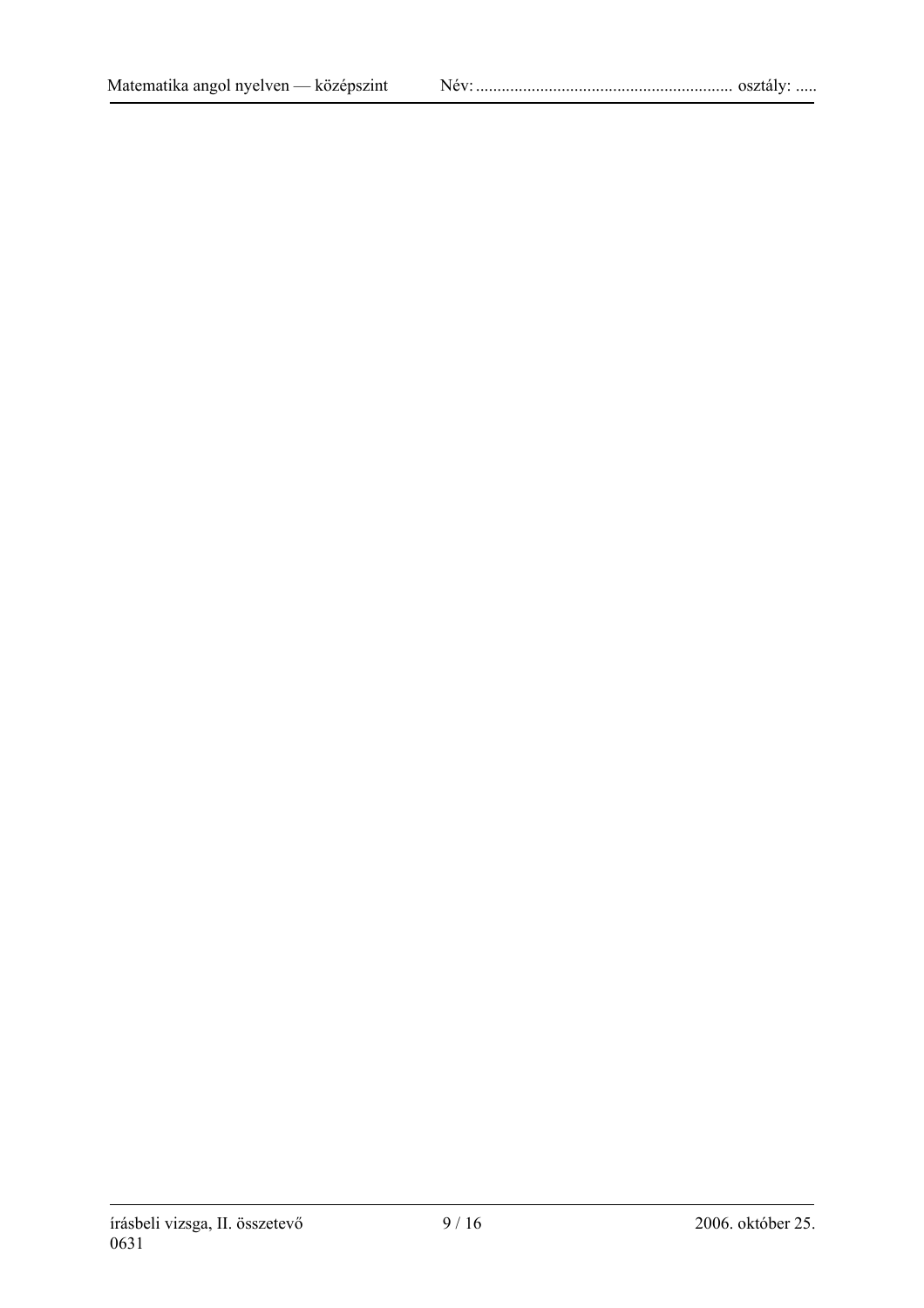#### **B**

#### **You are supposed to answer any two out of the questions no. 16-18. The number of the question not attempted should be entered into the empty square on sheet no. 3.**

- **16.** A road construction company is starting a new project. The road they are asphalting on the first day is 220 m long. The next day they complete 230 meters, the day after 240 meters and so on: increasing daily the number of workers they manage to complete 10 meters more each day.
	- **a)** How many meters can they asphalt on the 11th working day?
	- **b)** The total length of road to be asphalted in this project is 7.1 km. How many working days are neccessary to finish the project?
	- **c)** How many meters of road is asphalted on the last working day?
	- **d)** There were twice as many workers employed on the 21st working day than on the first day. Can one support the assumption that the length of road asphalted on any particular day is directly proportional to the number of workers on that day? (Justify your answer!)

| a)     | 3 points  |  |
|--------|-----------|--|
| $b$    | 8 points  |  |
| c)     | 3 points  |  |
| d)     | 3 points  |  |
| $T$ .: | 17 points |  |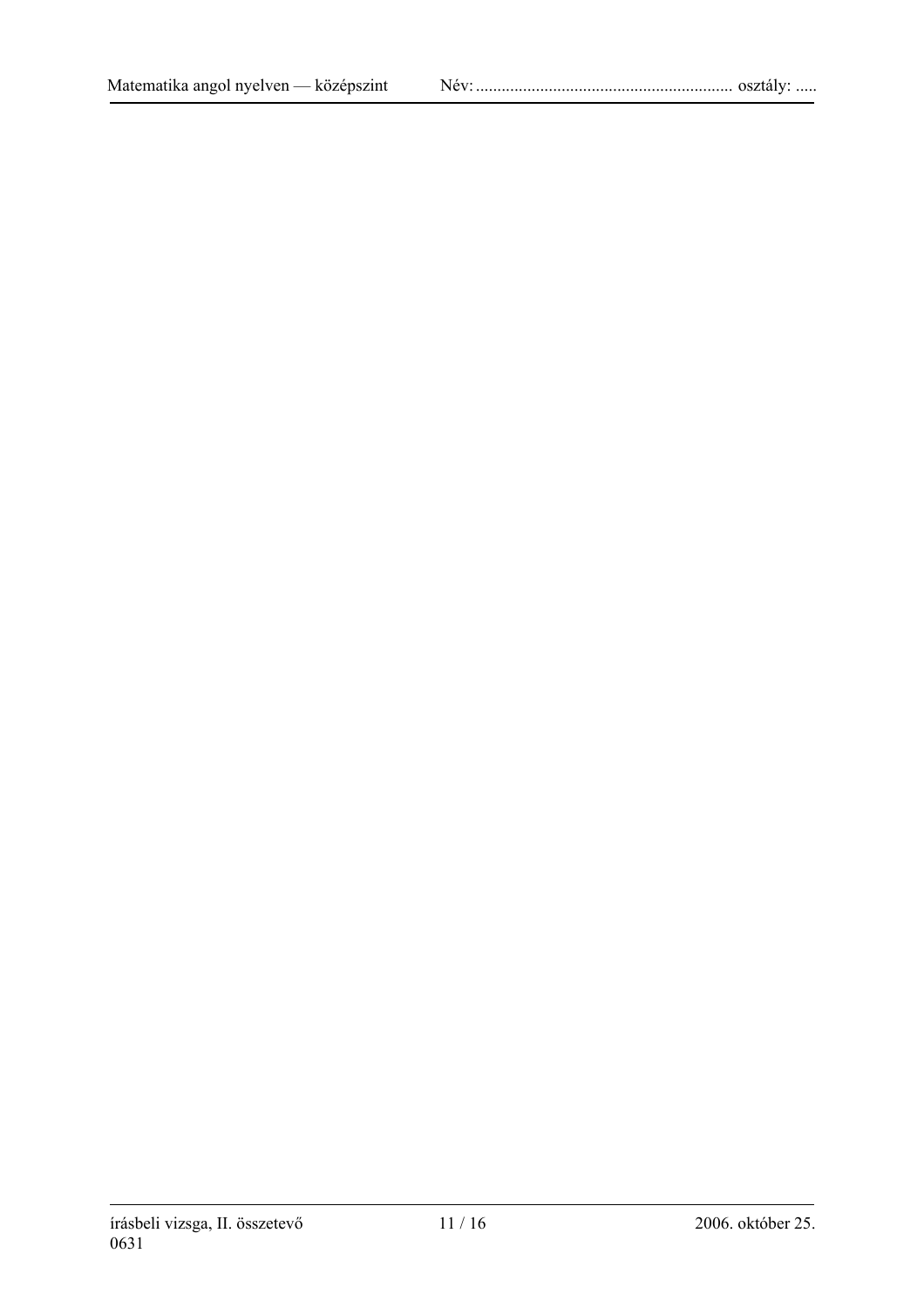#### **You are supposed to answer any two out of the questions no. 16-18. The number of the question not attempted should be entered into the empty square on sheet no. 3.**

- **17.** One of the sides of a triangle is 6 cm long. The angles lying on this side are 50º and 60º, respectively. The centre of the inscribed circle of the triangle is reflected through the sides, respectively. These three mirror images, together with the vertices of the triangle, form a convex hexagon.
	- **a)** Find the angles of this hexagon.
	- **b)** Compute the lengths of those two sides of the hexagon, that are meeting at the 60º vertex of the triangle.
	- c) What is the area of the hexagon in  $\text{cm}^2$ ?

The answers for questions **b)** and **c)** should be given correct to the nearest tenth of a centimeter.

| a)  | 6 points  |  |
|-----|-----------|--|
| $b$ | 5 points  |  |
| c)  | 6 points  |  |
| T:  | 17 points |  |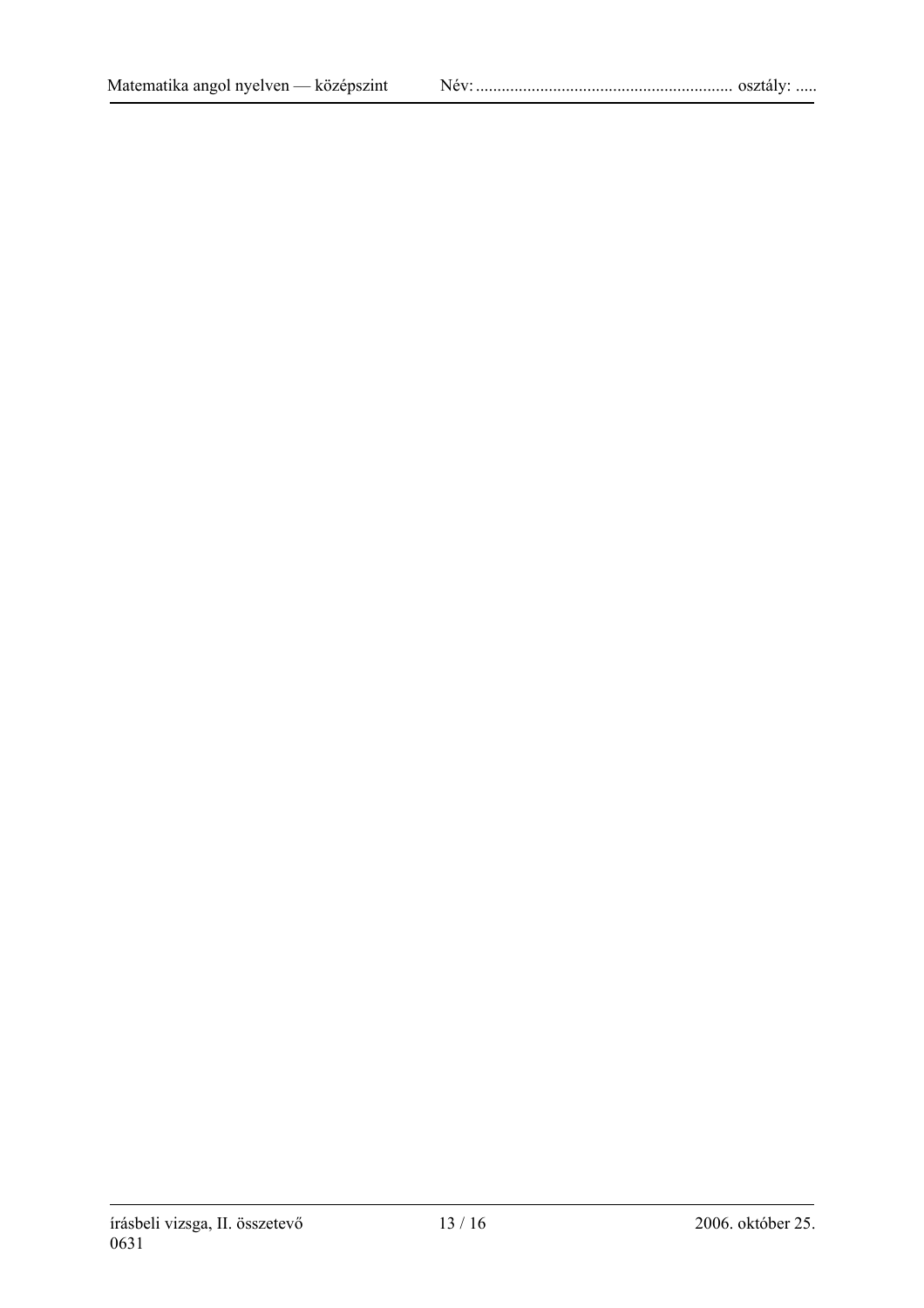#### **You are supposed to answer any two out of the questions no. 16-18. The number of the question not attempted should be entered into the empty square on sheet no. 3.**

**18.** When comparing statistical information obtained from various countries, social  $6000 - G$ 

scientists are using the following empirical formula:  $E = 75,5 - 5 \cdot 10^{-6090}$ . In the formula *E* is the mean life expectancy in years at the time of birth, *G* is the gross domestic product (GDP) expressed in terms of the value of the US dollar in 1980.

- **a)** What was the life expectancy in a certain country in 2005 if *G* was 1090 dollars in that year?
- **b)** By how much may the life expectancy change in this country by 2020 if prognostics forecast that the value of *G* will increase to the triple of its value at 2005?
- **c)** In another country the mean life expectancy was 68 years in 2005. How much was the GDP (*G*) in this country (expressed in terms of the 1980 US dollar)?

| a)         | 4 points  |  |
|------------|-----------|--|
| b)         | 5 points  |  |
| c)         | 8 points  |  |
| <b>T.:</b> | 17 points |  |